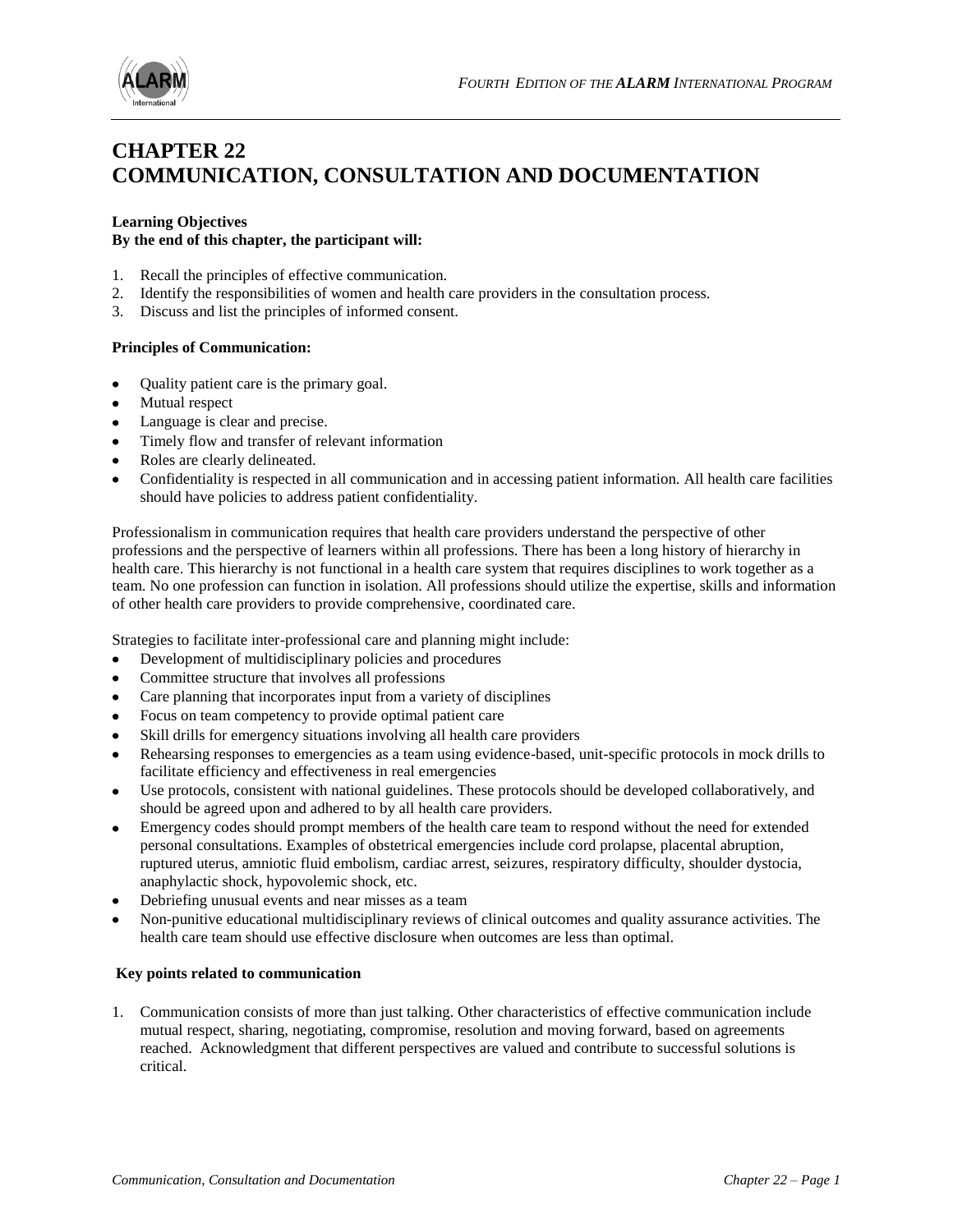

- 2. Non-verbal messages are five times more influential than verbal communication.
	- · Non-verbal communication is unconsciously motivated and more accurately indicates a person's meaning than the words being spoken. The tone of the words and inflections constitute a major element of communication.
- 3. Precision in the use of language is key.
	- · Health care providers must use plain language and abbreviations that are agreed upon and understood by all. Precise language reflects precise and rigorous thought. The use of accurate and appropriate language in documentation may help prevent subsequent misinterpretation.
	- · When communicating with women and their families, language and terminology must be understood. Written patient education material must be targeted to the appropriate readability level. This will vary based on local literacy levels.
- 4. Effective listening is an important part of effective communication.
	- · Listening with eyes, ears and the brain helps focus on the words being said. Listening actively—seek first to understand, then to be understood.
- 5. Environment can influence communication
	- · Environment, emotional tone, privacy and distractions can facilitate or impede the quality of communication.
- 6. Documentation is an important part of the communication process. Documentation should be clear, concise and as contemporaneous as possible. The patient record is a legal document that tells the story of a woman's care. Documentation provides all health care providers with important information that helps in continuity of health care and communication among the health care team and the woman. The best communication is not effective if it is not documented. If events are not documented, they are seen to have not occurred.
- 7. Everyone involved in patient care, including administrators, women and health care providers must participate in the communication process.

# **Consultation**

One of the key elements of teamwork is the use of consultation. Within the consultation process, all participants have responsibilities for communicating effectively. The responsibilities of all health care providers include:

- $\bullet$ Being courteous and respectful
- Communicating clearly and effectively using language understood by the patient
- Providing relevant documentation
- Ensuring continuity of care and information

The chart below is a summary of responsibilities of the key participants.

| Woman                                                                                                                    | Referring care provider                | <b>Consultant</b>                                                                                                                                                                                                                                          |
|--------------------------------------------------------------------------------------------------------------------------|----------------------------------------|------------------------------------------------------------------------------------------------------------------------------------------------------------------------------------------------------------------------------------------------------------|
| Courtesy and respect                                                                                                     | Courtesy and respect                   | Courtesy and respect                                                                                                                                                                                                                                       |
| Participate in decision making                                                                                           | Assess woman prior to referral         | Provide reasonable access to<br>services                                                                                                                                                                                                                   |
| Understand purpose of<br>consultation, investigations,<br>diagnosis, risks and benefits of<br>proposed treatment options | Communicate reason for<br>consultation | Communicate the results of the<br>consultation clearly and promptly<br>to the woman and the referring<br>health care provider<br>Report hospital admissions and<br>discharges<br>Return the woman's care to<br>referring care provider when<br>appropriate |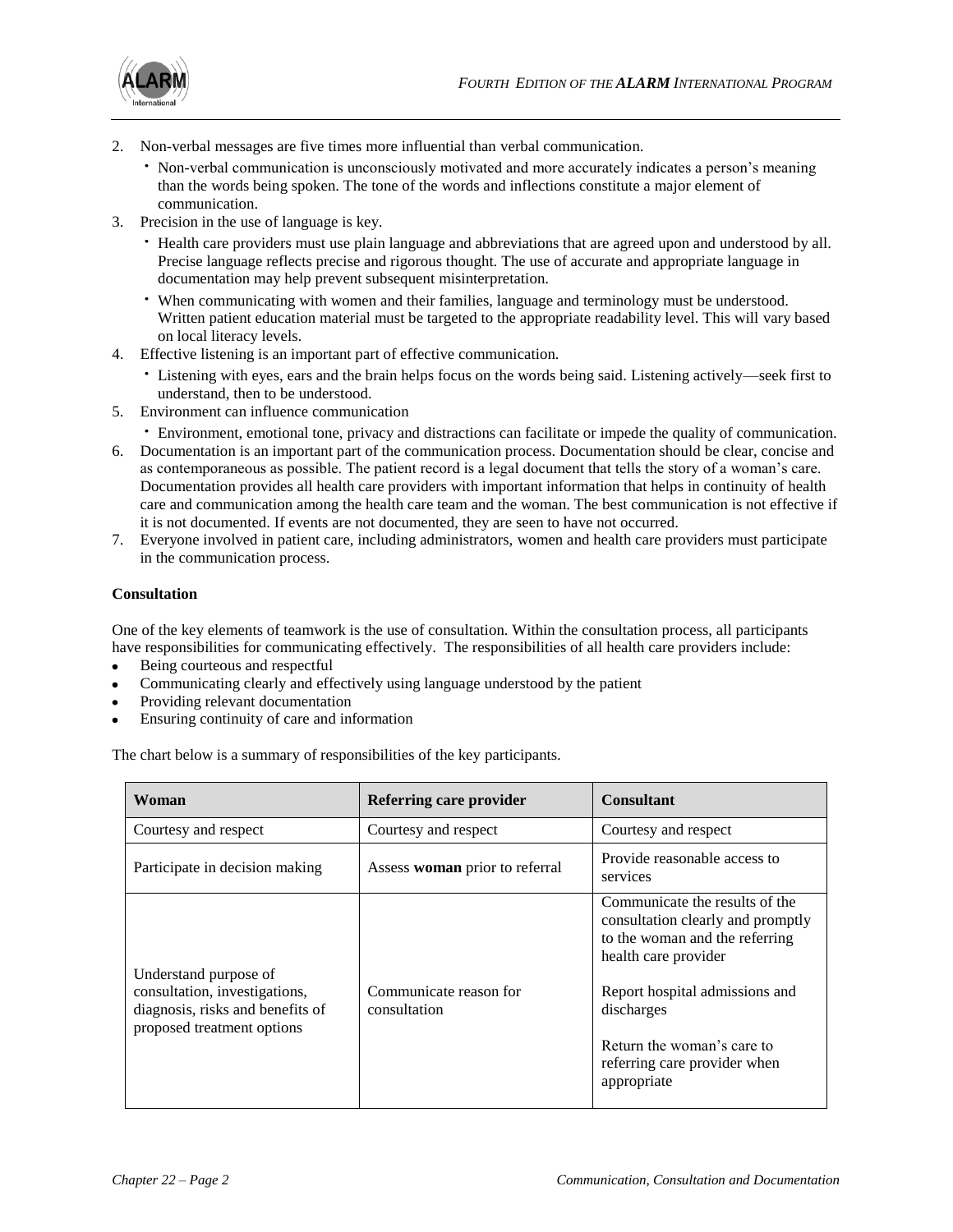

| Woman                                                                     | Referring care provider                                                                                   | <b>Consultant</b>                                                   |
|---------------------------------------------------------------------------|-----------------------------------------------------------------------------------------------------------|---------------------------------------------------------------------|
| Read relevant patient education<br>material                               | Provide relevant documentation                                                                            | Provide relevant documentation                                      |
| Understand which health care<br>provider is responsible for their<br>care | Discuss and confirm who will be<br>the most responsible provider<br>(MRP) for current and ongoing<br>care | Discuss and confirm who will be<br>MRP for current and ongoing care |
|                                                                           |                                                                                                           | Avoid cross referral for unrelated<br>problems                      |

# **Most responsible provider (MRP):** Who is in charge when a consultation is requested?

This must be clearly understood by the woman, her referring care provider and the consultant. There are three possible options for the consultant's involvement with patient care:

- 1. Consultation only
- 2. Consultation with concurrent and/or shared care
- 3. Consultation with transfer of care

# **Outcomes of quality consultation:**

- Improved patient care and satisfaction
- Improved health care provider satisfaction
- Clarity of care planning  $\bullet$
- Increased quality of care and patient safety
- $\bullet$ Reduced risk of medico-legal action

# **CONSENT**

Informed consent is a process required to protect the patient's right to self-determination about treatment recommendations. Obtaining consent respects a woman's sexual and reproductive rights.

# **To obtain informed consent from a woman, the health care provider must ensure that:**

- the woman has received information about the treatment that she requires to make a decision; and
- the woman has received responses to her requests for additional information about the treatment.

#### **The information must include the:**

- Nature of the treatment
- Expected benefits of the treatment  $\bullet$
- Material risks and side effects of the treatment
- Alternative courses of action
- Likely consequences of not having the treatment  $\bullet$

The woman's consent must be obtained by the health care provider. This is usually the physician or midwife. The health care provider must also ensure that consent is given with the woman's knowledge of the procedure and consequences of the procedure.

#### **The following must be present for a valid consent to exist:**

- 1. The woman must be mentally competent and capable of giving consent.
- 2. Consent must be given voluntarily.
- 3. Consent must be informed.
- 4. Consent must apply to a specific act or set of acts.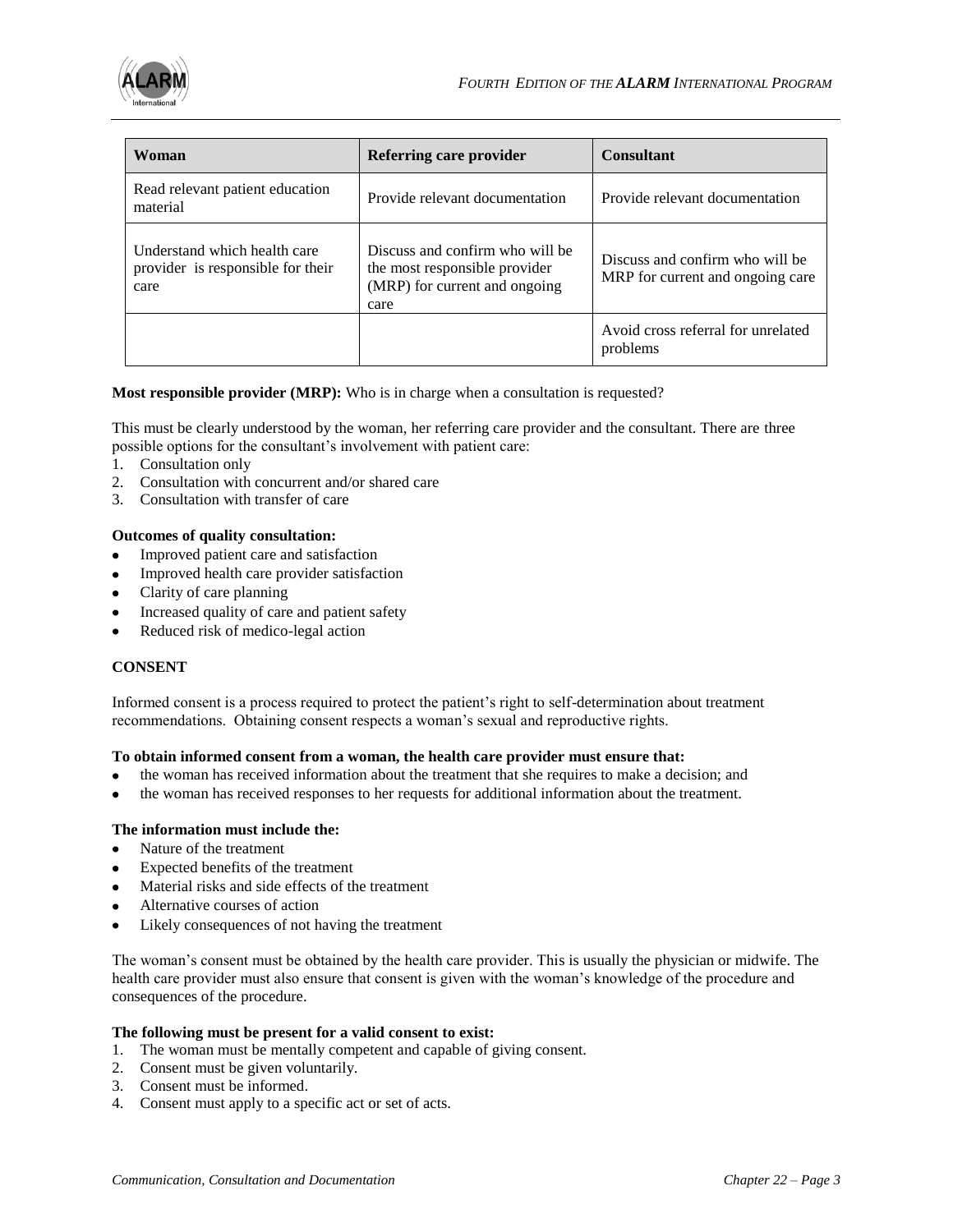

The ultimate responsibility for ensuring informed choice and the mental capability of the woman to provide consent, and documenting a valid consent rests with the health care provider proposing and providing the intervention.

# **If consent is refused:**

- Ensure complete documentation of the discussion and the woman's stated rationale for refusal.
- Continue to show courtesy and respect.
- Continue to offer appropriate care and alternative treatments.  $\bullet$
- Do not interpret refusal in one circumstance as refusal for all interventions.
- Maintain open communication.

# **DISCLOSURE**

Disclosure is "the imparting by healthcare workers to women or their significant others, of information pertaining to any healthcare event affecting (or likely to affect) the woman's interests. Disclosure respects the woman's autonomy, supports informed decision-making and acknowledges her sexual and reproductive rights. The obligation to disclose is proportional to the degree of actual harm to the woman (or realistic threat of such) arising from an adverse event". <sup>i</sup>Disclosure must be done in accordance to organizational policy, professional standards and local legislation. In the event of a maternal death, the health provider will be working with the woman's spouse and perhaps her extended family.

Disclosure is an important part of the monitoring and evaluation process. Discussions held as part of the disclosure process may offer valuable information about the adverse event; information gathered in this process may also contribute to recommendations for changes in how care is offered in the future, benefiting both health care providers and care recipients.

Communication of any negative health outcome to a woman or her family is a difficult task for health care providers. Disclosing an adverse event resulting from error is even more difficult. However, the communication principles and skills required for the conversation with the woman and her family are very similar. The normal response to injury includes a mix of fear, anxiety, depression, anger, isolation, humiliation, devaluation and betrayal. This response may occur whether or not the harm was due to a mistake. (Frederickson, 1995)

Health care organizations and health care providers must acknowledge that no matter how excellent the care, there will unfortunately always be errors that result in adverse events. It is reasonable to anticipate the need to disclose such events, and to be prepared with appropriate policies, protocols and trained personnel to manage the situation as best as possible when it does occur. The health care facilities' plan should provide the framework within which the health care providers will be trained and supported to conduct disclosures. The plan must be specific to the circumstances of each individual organization or institution; however, it should, at minimum, address the "**5 Ws**":

- What to disclose
- When to disclose
- Who should disclose
- What means of disclosure
- To whom disclosure should be made

A serious preventable injury is defined as a medical emergency that has two victims—the patient and the health care provider. The patient suffers a double wound—the actual physical injury and an emotional wound, i.e. the sense of betrayal and loss of trust. The health care provider, sometimes referred to as the "second victim," can experience profound shame, guilt and fear, possibly resulting in an impaired ability to practice. The organization must anticipate, and have processes in place, to concurrently treat both emergencies in a timely fashion. The key to treatment is honesty, openness and apology. (Frederickson, 1995)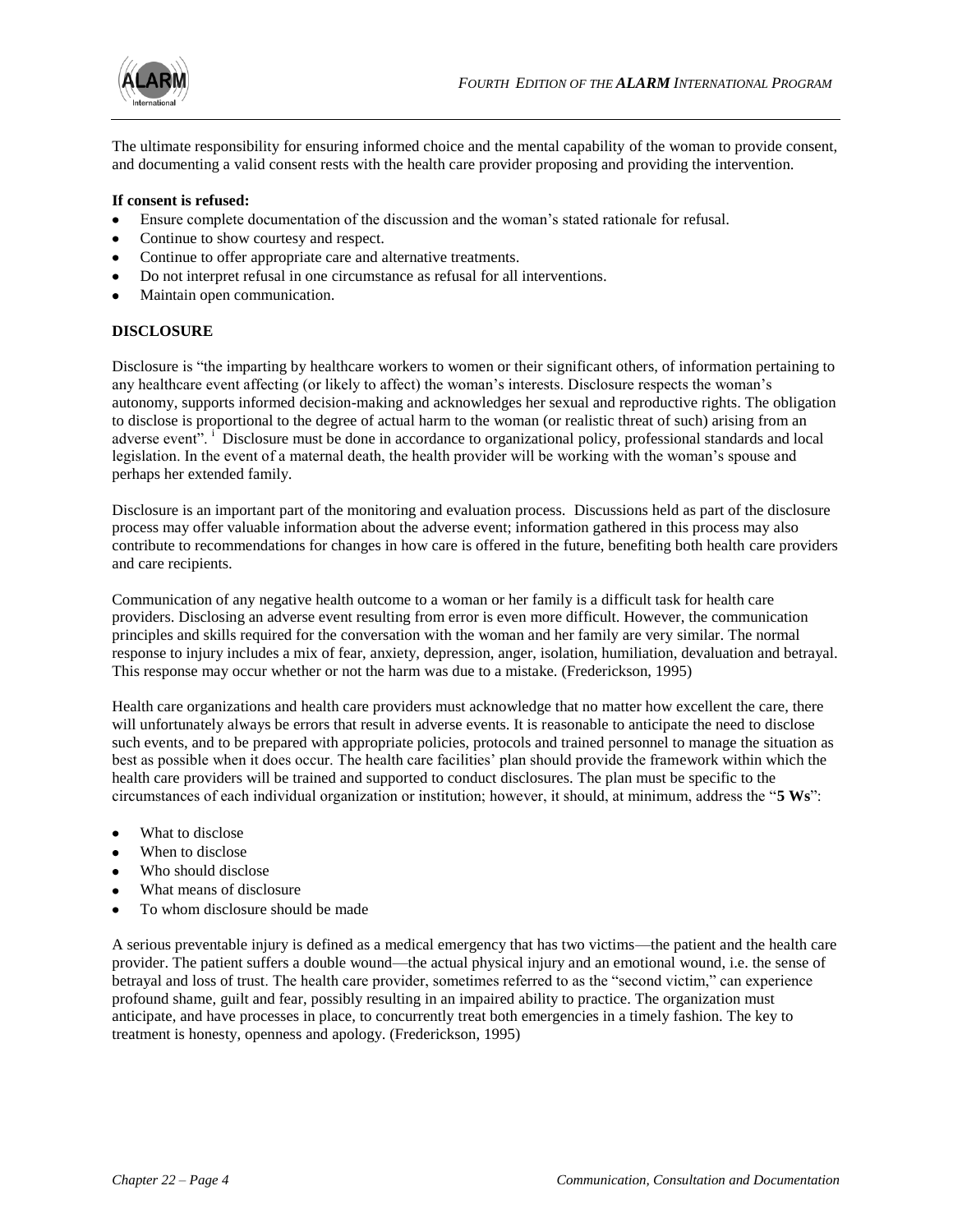

# **Barriers to Disclosure**

Health care providers may hold personal beliefs or experience fears that prevent them from choosing to disclose adverse events:

- Belief that disclosure is unnecessary
- Genuine, although misguided, belief that it is in the best interest of women not to be informed  $\bullet$
- Belief that the outcome would potentially have occurred without the error or intervention (e.g. the patient was terminally ill anyway)
- Lack of experience, training, skill or comfort in communicating difficult information
- Fear of having to handle the woman's emotions as well as their own  $\bullet$
- Fear of retribution from the recipient of the news
- Fear of loss of the trust and respect of patients
- Fear of legal action
- Fear of censure, loss of respect and prestige among colleagues
- Fear of loss of work and income
- Loss of self-esteem and self-confidence as a health care provider  $\bullet$

#### *What do women expect?*

When adverse events occur, women and their families often sense that something has gone wrong. Failure of health care providers to disclose the event causes the woman and her family to feel devalued and disrespected. They lose trust in their health care providers and the health care organization or system.

Conversely, if the woman and her family have been involved from the very beginning in all aspects of their care and has developed a relationship of partnership with the health care providers, disclosure of adverse events is just one more step in an established pattern of open, honest and transparent communication. The disclosure is still difficult, but it offers the possibility of re-building trust, forgiveness and the beginning of healing.

# *Specifically, patients need to know:*

- How do we manage this for my family?
- What you are going to do to help me?  $\bullet$
- What specific steps are you taking to ensure this does not happened again to another woman or another family?
- What can we do to help you achieve those system changes?

#### **Benefits of disclosure**

#### *The benefits of disclosure for women and their families are to:*

- Begin to recover from the devastating effect of the unanticipated outcome and deal directly with the pain so that they can begin to heal.
- Regain trust, to work out their feelings of distrust of professionals associated with the facility.
- Understand and obtain the care that may be needed to address the effects of the adverse outcome in the future.
- Receive the information needed to make next-step decisions, including the possibility of seeking appropriate  $\bullet$ compensation.

# *The benefits of disclosure for health care providers are to:*

- Openly and honestly address the error, and engage in ways of preventing future occurrences.
- Express regret, assuage guilt and begin to heal.  $\bullet$
- Regain self-esteem and continue to practice.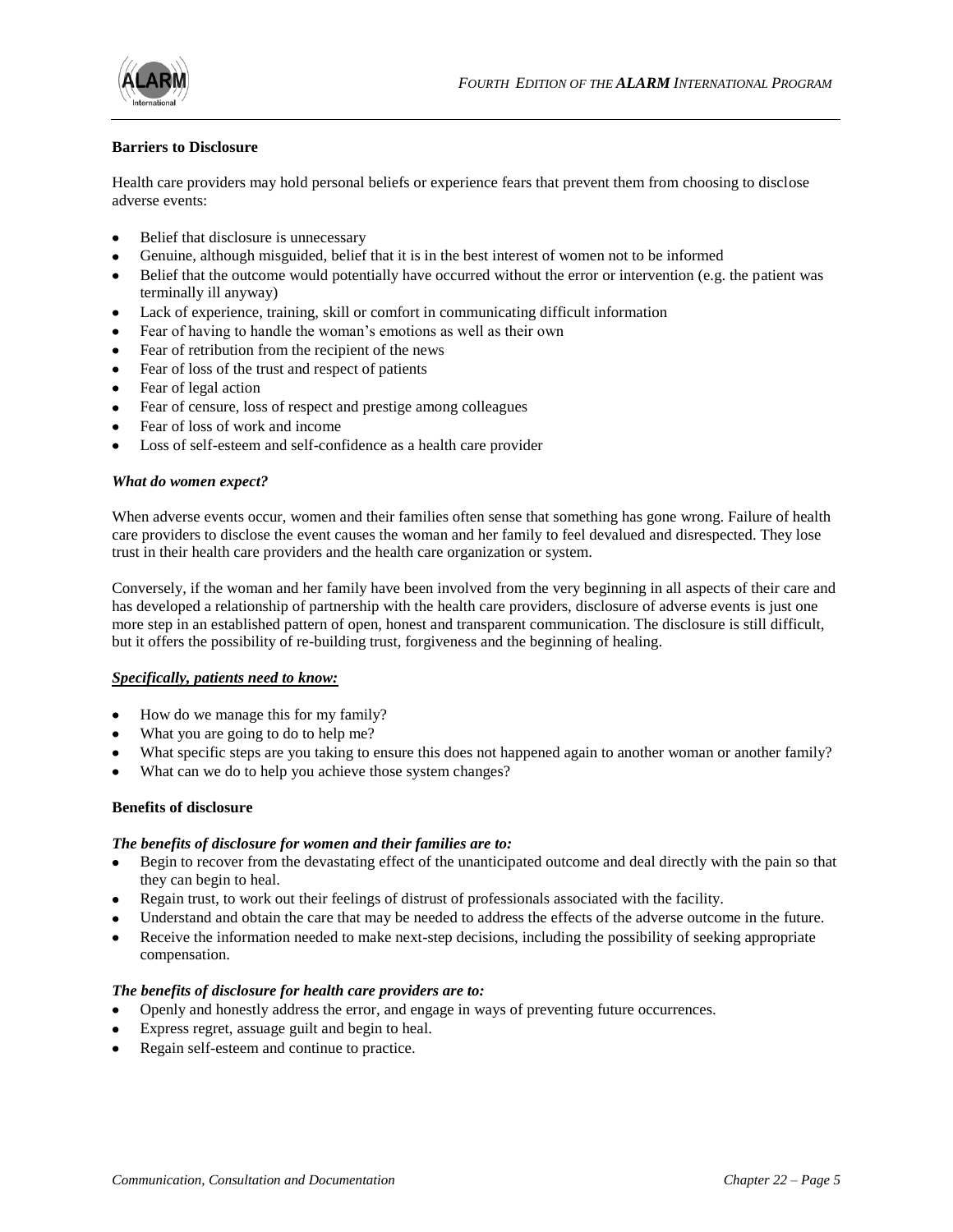

# *The benefits of disclosure for health care organizations are to:*

- Learn from, not repeat, mistakes and create better systems for prevention of adverse events in the future.
- Heal psychologically after a mistake by sharing the human face of working in a complex system.
- Potentially lessen the frequency and severity of litigation, through the proper management and control of a disclosure process.

#### **How to disclose**

# *Prepare*

- Ideally health care providers have a pre-developed situation management organizational plan that can be used to guide the process and that will serve as a checklist to ensure that all potential issues are appropriately addressed.
- Review the facts; be sure you know clearly what happened.
- Balance the need to have all the information with the need to disclose the information in a timely manner.
- Identify and involve the appropriate participants for the disclosure.
- Determine the roles to be carried out by each person.
- Assess the readiness of the woman and her family (medically stable, awareness level, ability to comprehend, availability of support) to hear and understand the disclosure.
- Choose an appropriate time and setting, keeping in mind the basic principles of effective communication and urgency of timely follow-up.

# *Meet with the woman and her family*

- Simply describe what happened in plain, understandable language; use a neutral tone.  $\bullet$
- Describe what is known at this point; give factual, objective information.
- Describe the next steps of the process for the woman and her family; ensure any appropriate medical care is identified and made available; offer to transfer care to another health care provider.
- Acknowledge the woman's suffering; demonstrate your sincere sympathy and sadness.
- Apologize for the harm caused to the woman and for your role in it.
- Focus on the needs of the woman and her family—it's not about you!
- Describe the next steps in the investigative process.
- Explain what is being done to prevent a recurrence.
- Seek and respond honestly to the woman and her family's questions and concerns; allow ample time for questions.
- Establish, with the woman and her family, a plan for follow up (who, what, where, when); be specific.
- Offer the ongoing availability of a key contact person [for counseling??] and the support of other available resources (clergy, social services, etc.).

#### *Skills Needed by Health Care Providers*

- Ability to establish rapport.
- Active, empathetic listening.
- Lack of defensiveness— this is a time to listen, not to defend your actions.
- Ability to recognize and manage your own feelings.
- Openness and willingness to accept whatever reaction occurs.
- Ability to anticipate and calmly handle the woman or family's possible emotional reactions and/or behaviors,  $\bullet$ such as crying, yelling, anger, threats, verbal abuse or walking out.
- Ability to separate the message from the messenger, so that the messenger can be seen as a support person by the woman and her family.